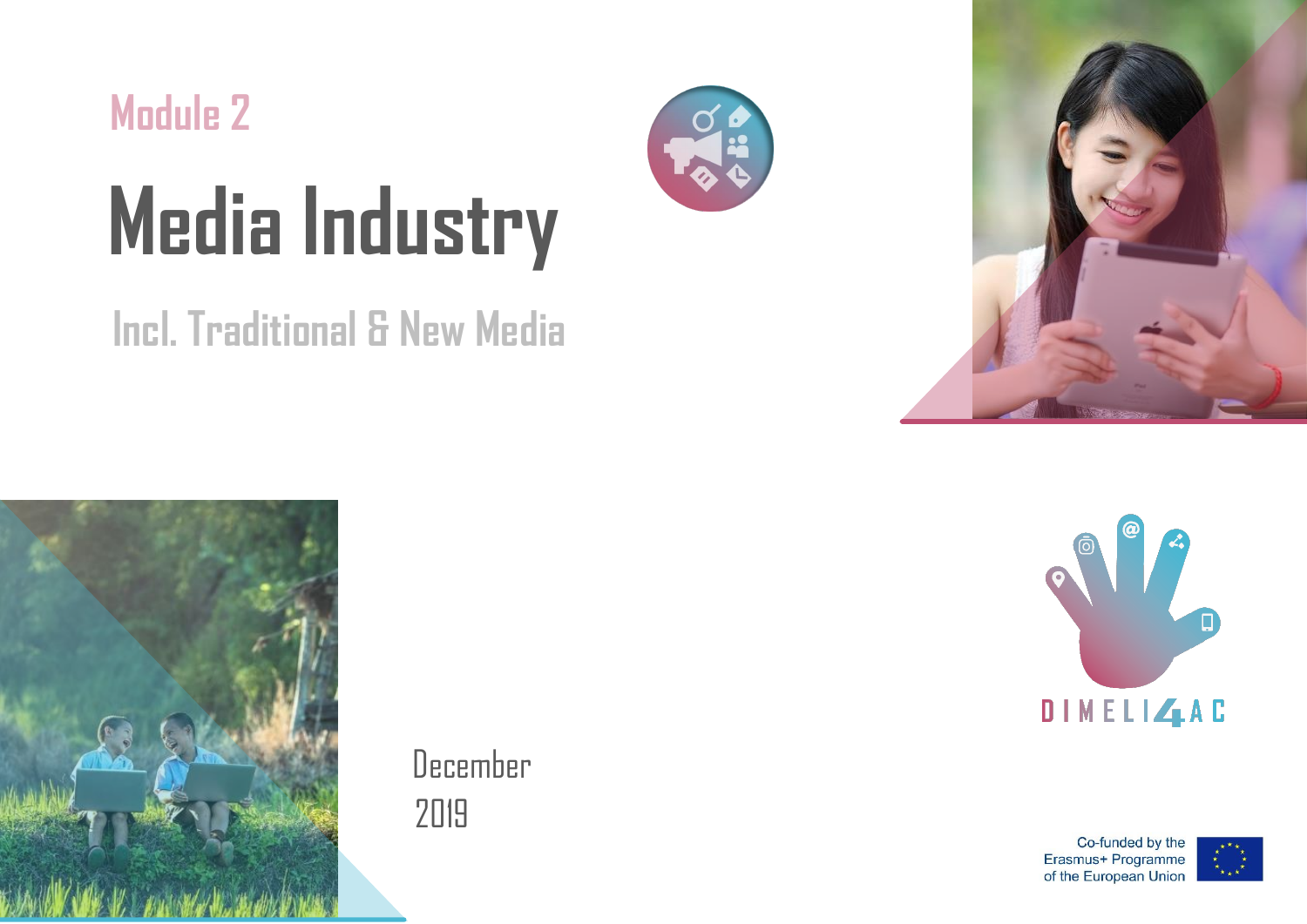

#### Project information

| Project Title:                 | Digital Media Literacy for Active Citizenship |
|--------------------------------|-----------------------------------------------|
| Project Acronym:               | DIMELI4AC                                     |
| <b>Grant Agreement Number:</b> | 2018-1-DE03-KA201-047411                      |
| Coordinator:                   | Liebniz Universität Hannover                  |
| Project Website:               | www.dimeli.eu                                 |



This document by Dimeli4AC is licensed under CC BY-SA 4.0. To view a copy of this license, visit https://creativecommons.org/licenses/by-sa/4.0

The European Commission support for the production of this publication does not constitute an endorsement of the contents which reflects the views only of the authors, and the Commission cannot be held responsible for any use which may be made of the information contained therein.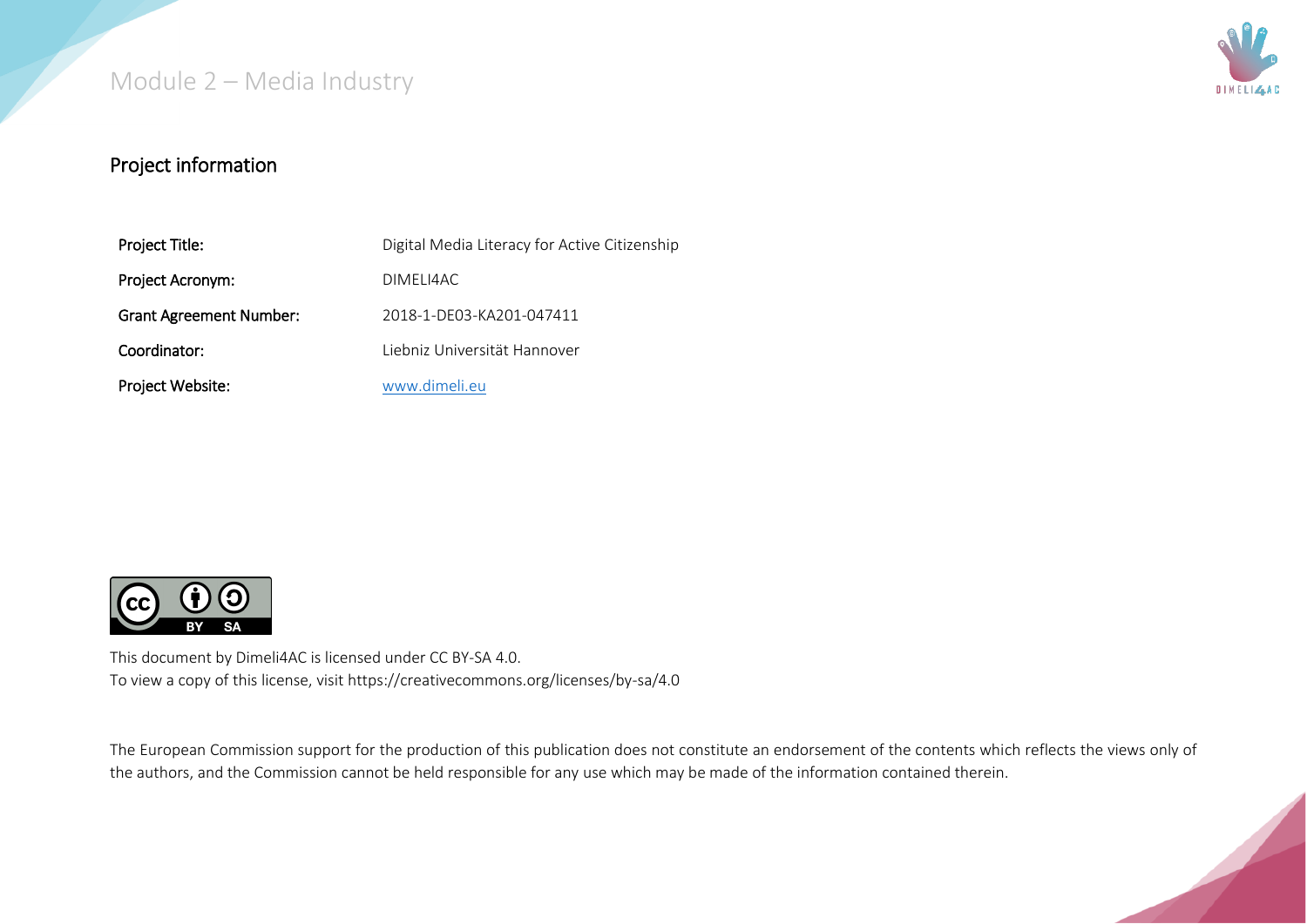

# Traditional Media Topic 1

#### 1 Learning Objectives

- 1. Understand the definition of Traditional Media
- 2. Recognize the different types of Traditional Media
- 3. Participate in Traditional Media conversations
- 4. Analyse and Evaluate the content shared through Traditional Media

### 2 General Description

The topic provides information on Traditional Media and the different types of traditional media (e.g. TV, Radio, Printed Material).

# 3 Introduction to the Topic

Traditional Media represents a form of communication that employs vocal, verbal, and visual form, transmitted through the use of Television, Radio and printed material (newspaper, article, magazine etc.).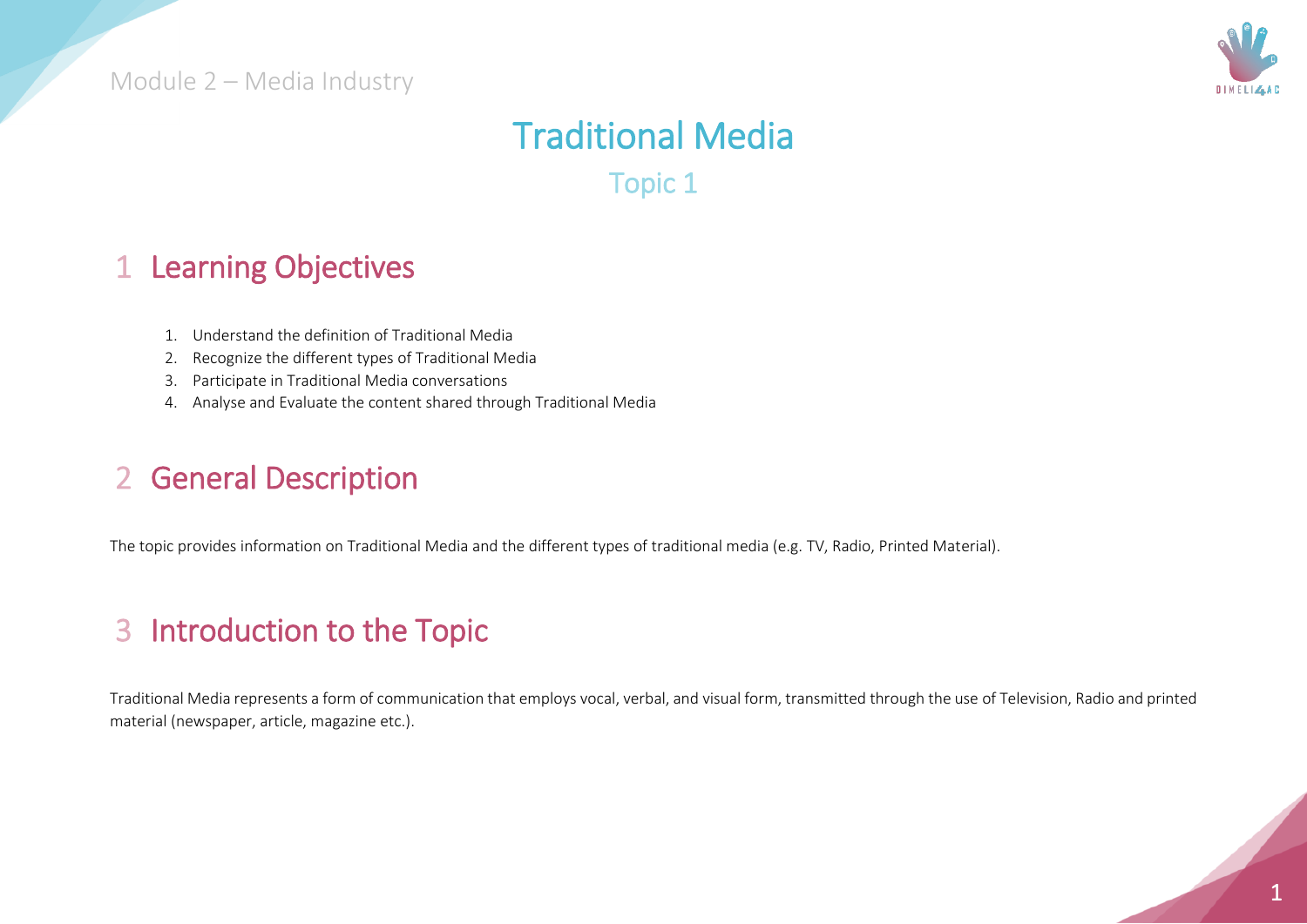# 4 Framework

| <b>TOPIC 1</b>                     | <b>Indicators</b><br>(Level) | <b>Benchmarks</b><br>(Aim)                                                                                                                                                                                                                                                                                        | Syllabus                                                                                                                                                                                                                                                                                                                                                        | Activity                    | Resources /<br><b>Scenarios</b><br><b>Basic</b><br>$(10-12 y.o.)$ | Resources /<br><b>Scenarios</b><br>Advanced<br>$(12-15 y.o.)$ | Assessment |
|------------------------------------|------------------------------|-------------------------------------------------------------------------------------------------------------------------------------------------------------------------------------------------------------------------------------------------------------------------------------------------------------------|-----------------------------------------------------------------------------------------------------------------------------------------------------------------------------------------------------------------------------------------------------------------------------------------------------------------------------------------------------------------|-----------------------------|-------------------------------------------------------------------|---------------------------------------------------------------|------------|
| <b>TRADITIONAL</b><br><b>MEDIA</b> | <b>Understand</b>            | The student<br>understands the<br>different kinds of<br>media and recognizes<br>the types of traditional<br>media (TV, Radio,<br>Printed material).<br>The students<br>acknowledge the<br>impact of traditional<br>media on their daily<br>life.<br>The student recognizes<br>the limits of Traditional<br>Media. | 1. Definition of<br><b>Traditional Media</b><br>2. Types of Traditional<br>Media (TV, Radio,<br>Print)<br>3. TV and Radio as a<br>method for<br>broadcasting news &<br>for entertainment<br>4. The role of<br>newspaper<br>5. The impact of TV,<br>Radio and Newspaper<br>6. Limitations of<br>Traditional media (e.g.<br>not many available<br>news resources) | Lecture via<br>Online Tools | Presentation                                                      | Presentation                                                  | Quiz       |
|                                    | Engage /<br>Interact         | The student interacts<br>with a TV<br>advertisement.                                                                                                                                                                                                                                                              | 1. TV advertisements<br>during prime time                                                                                                                                                                                                                                                                                                                       | Lecture via<br>Online Tools | Screenshots of<br>TV Ads<br>Audio file with                       | Screenshots of<br>TV Ads<br>Short clip with                   |            |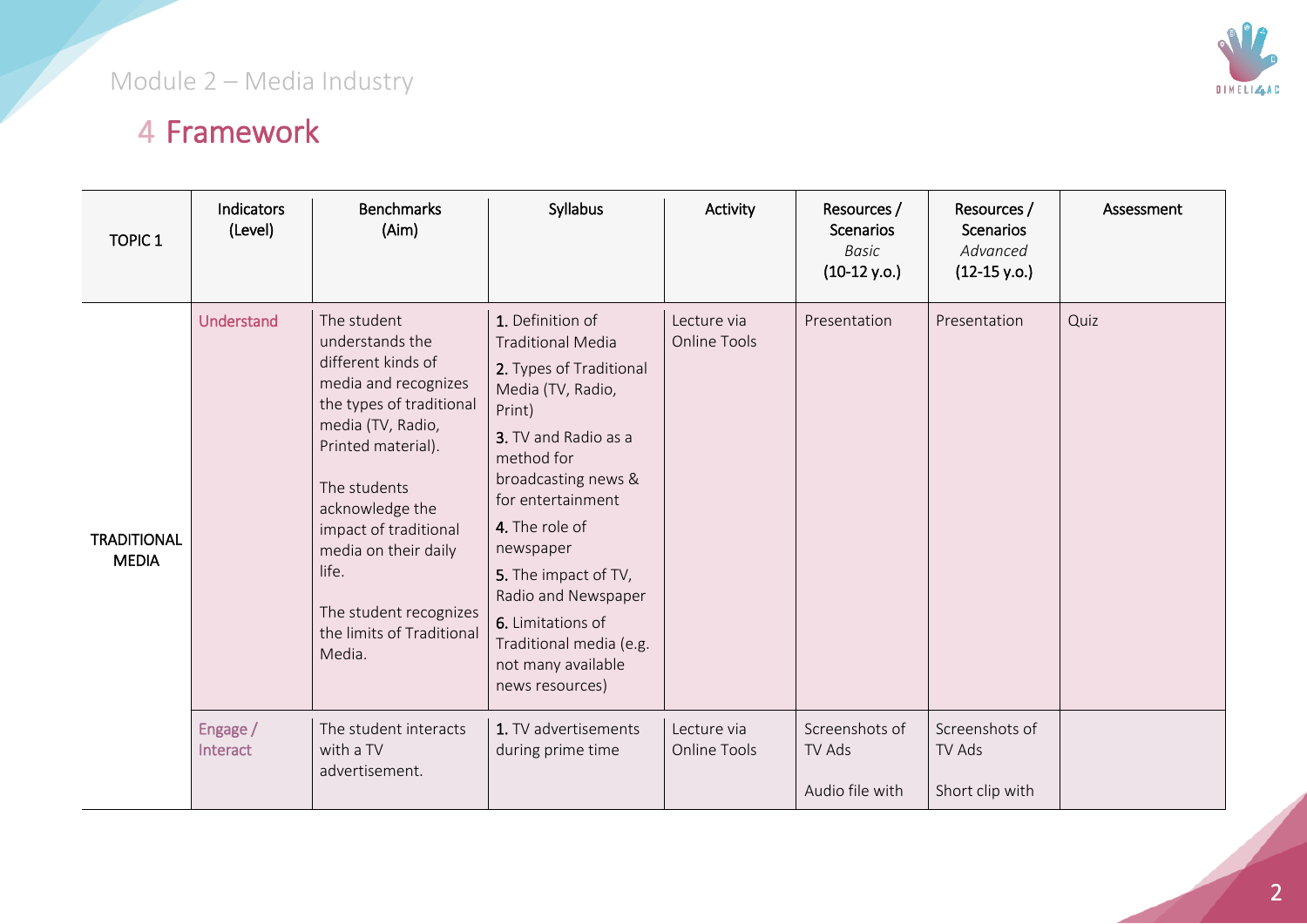

|  |                 |                                                                                                                                                                                                              | 2. Radio<br>advertisements during<br>a music show<br>3. Participate in a class<br>conversation regarding<br>a TV advertisement                                                                                                             |                                    | Radio Ad     | TV Ad                                                                                                                                          |                          |
|--|-----------------|--------------------------------------------------------------------------------------------------------------------------------------------------------------------------------------------------------------|--------------------------------------------------------------------------------------------------------------------------------------------------------------------------------------------------------------------------------------------|------------------------------------|--------------|------------------------------------------------------------------------------------------------------------------------------------------------|--------------------------|
|  | Analyze         | The student can<br>analyse the specific<br>marketing purposes of<br>TV and Radio<br>advertisements.                                                                                                          | 1. Marketing<br>techniques through TV<br>and Radio Ads<br>2. Marketing<br>psychology and human<br>behavior<br>3. Methods of<br>recognizing targeted<br>marketing (e.g.<br>advertisement on TV<br>during breaktime of<br>broadcasting News) | Lecture via<br><b>Online Tools</b> | Presentation | Presentation<br>and scenario<br>based on<br>marketing<br>advertisements<br>on TV (e.g.<br>Advertisement<br>on TV with<br>marketing<br>purpose) | Right/Wrong<br>Questions |
|  | <b>Evaluate</b> | The student can assess<br>on marketing<br>messages through TV,<br>Radio and printed<br>media (e.g.<br>newspaper).<br>The student can<br>evaluate and choose<br>their preferred source<br>of information (TV, | 1. Ways to spot hidden<br>messages of marketing<br>through TV ads<br>2. Define the language<br>and evaluate the<br>purpose of a TV ad<br>3. Assess the different<br>types of information<br>received (TV, Radio,<br>Printed)               | Lecture via<br><b>Online Tools</b> | Presentation | Presentation<br>with case study<br>on TV ads<br>Newspaper with<br>visual ads (e.g.<br>supermarket<br>ads)                                      | Right/Wrong<br>Questions |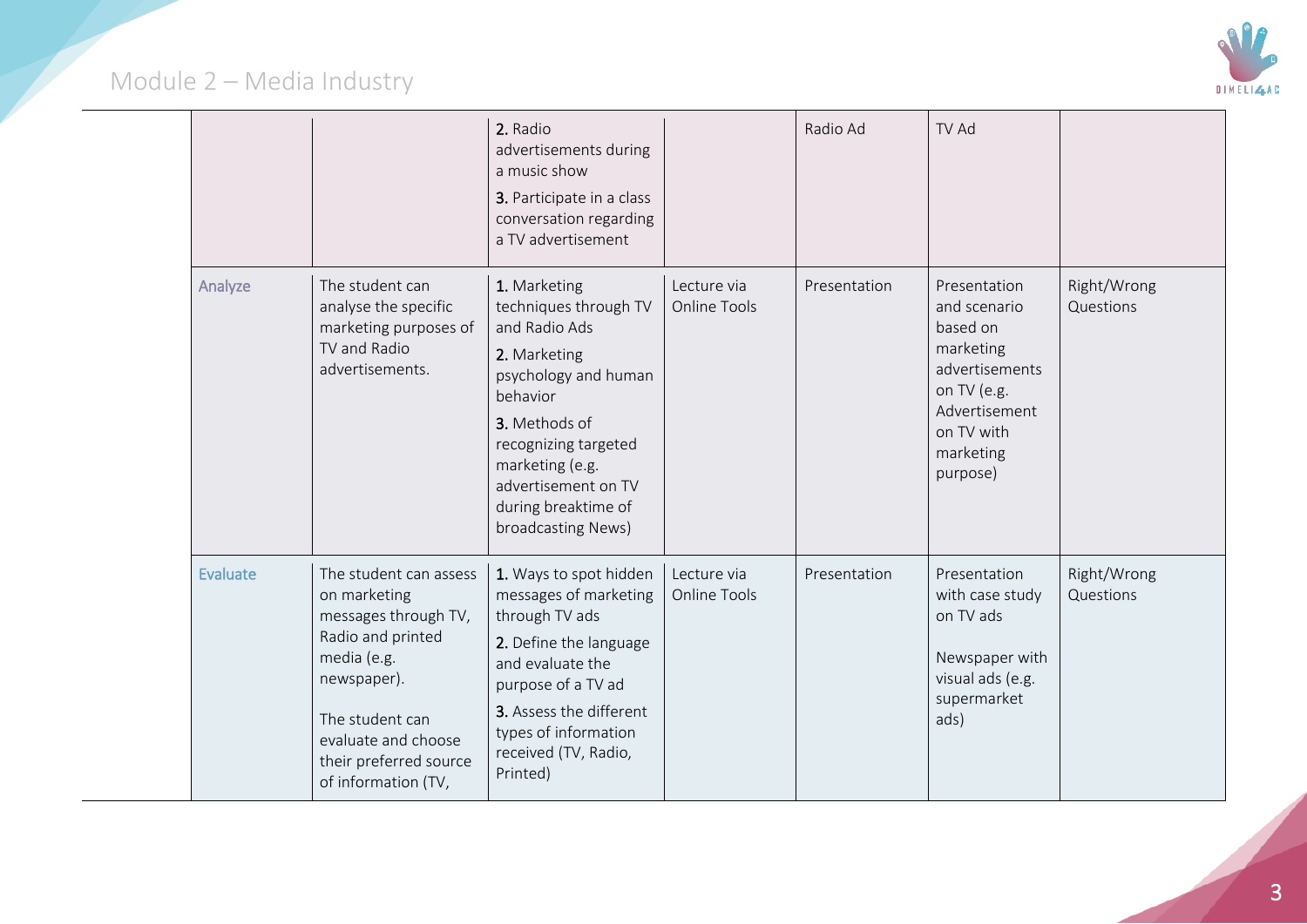

|        | Radio, Printed<br>Material)                                                                                             |                                                                                                                                                                                                                                                                                                        |                             |              |                                 |                                                                                           |
|--------|-------------------------------------------------------------------------------------------------------------------------|--------------------------------------------------------------------------------------------------------------------------------------------------------------------------------------------------------------------------------------------------------------------------------------------------------|-----------------------------|--------------|---------------------------------|-------------------------------------------------------------------------------------------|
| Create | The student can create<br>an advertisement with<br>marketing<br>manipulation<br>messages for TV, Radio<br>or Newspaper. | 1. Methods to create<br>advertisement with<br>marketing purpose<br>2. Ways of creating a<br>critical thought against<br>marketing<br>advertisements on TV<br>and Radio.<br>3. How to create<br>awareness on targeted<br>marketing<br>4. Methods to apply<br>for marketing<br>manipulation<br>avoidance | Lecture via<br>Online Tools | Presentation | Presentation<br>with case study | Create ad for<br>newspaper (e.g.<br>image)<br>Create ad for Radio<br>using voice recorder |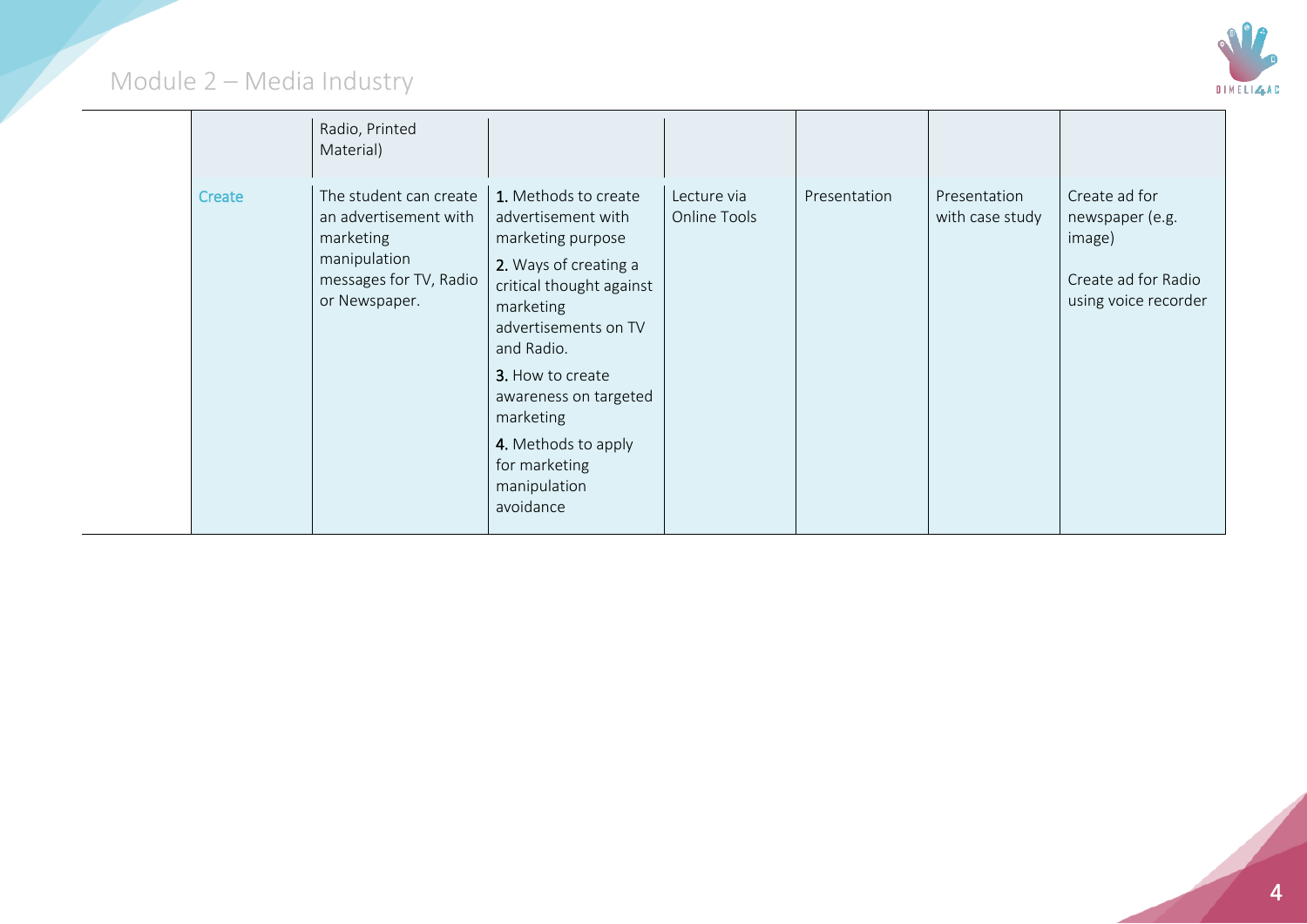

# New Media (Social Media)

Topic 2

#### 1 Learning Objectives

- 1. Understand the basic concepts of new media and social media
- 2. Acknowledge the difference between new media and traditional media
- 3. Interact with content from different social media platforms (FB, Instagram, YouTube)
- 4. Create content in the form of audio, video, image or text for social media

### 2 General Description

The topic provides information and understanding on the concept of new media, focusing on social media and the transition from traditional media.

## 3 Introduction to the Topic

New media is essentially a way of communicating through different forms of electronic devices and the use of computer technology. There are different forms of new media, with social media being the most known. The focus of this topic will be on social media platforms, the interaction through different platforms (e.g. Facebook, Instagram, YouTube) and the creation of different types of content (e.g. audio, video, text, image).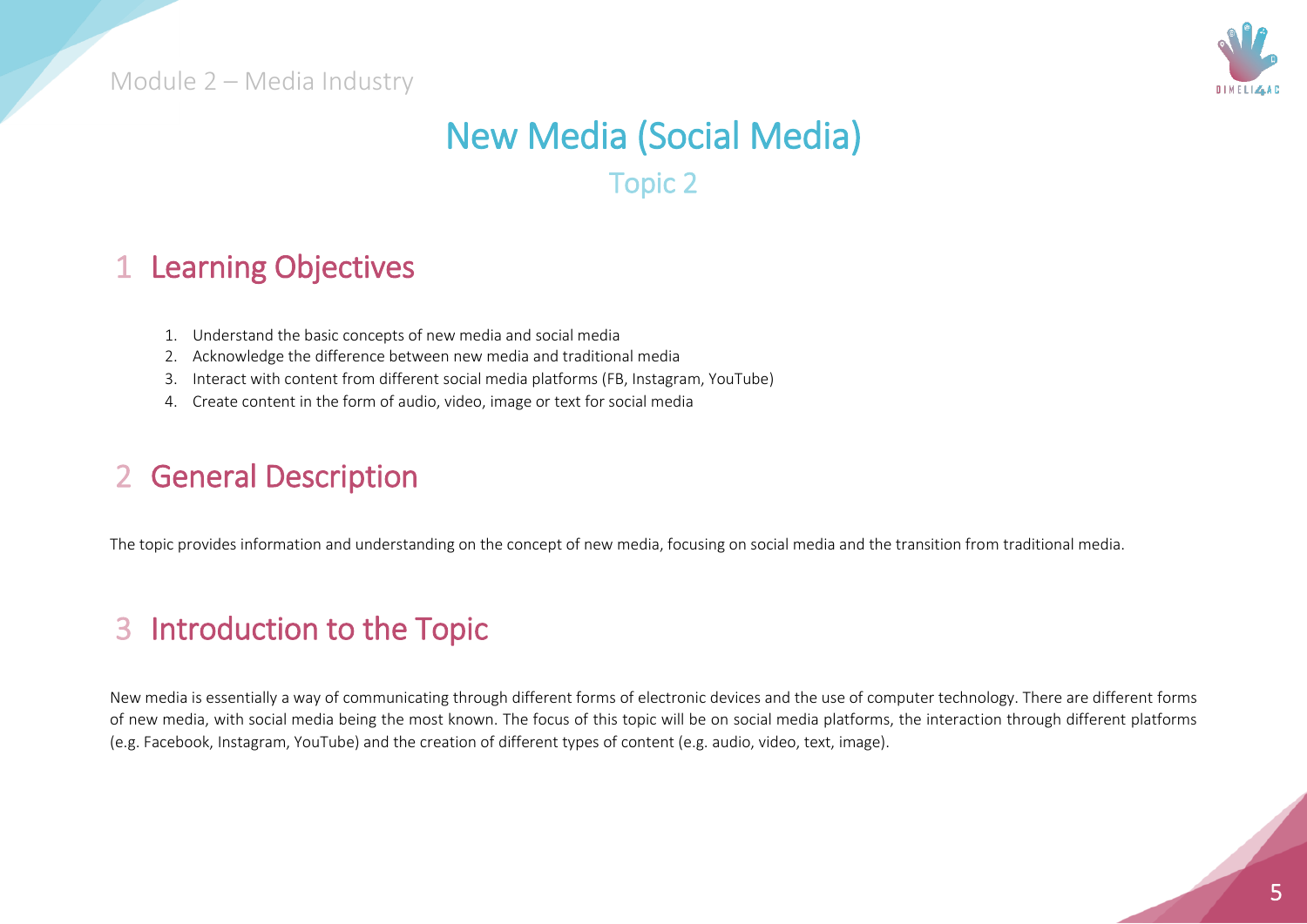# 4 Framework

| <b>TOPIC 2</b>                                  | <b>Indicators</b><br>(Level) | <b>Benchmarks</b><br>(Aim)                                                                                                                                                                                                                                                                   | Syllabus                                                                                                                                                                                                                                                                                                                                                                                           | Activity                    | Resources /<br>Scenarios<br><b>Basic</b><br>$(10-12 y.o.)$ | Resources /<br><b>Scenarios</b><br>Advanced<br>$(12-15 y.o.)$ | Assessment |
|-------------------------------------------------|------------------------------|----------------------------------------------------------------------------------------------------------------------------------------------------------------------------------------------------------------------------------------------------------------------------------------------|----------------------------------------------------------------------------------------------------------------------------------------------------------------------------------------------------------------------------------------------------------------------------------------------------------------------------------------------------------------------------------------------------|-----------------------------|------------------------------------------------------------|---------------------------------------------------------------|------------|
| <b>NEW</b><br><b>MEDIA</b><br>(SOCIAL<br>MEDIA) | <b>Understand</b>            | The student<br>understands what new<br>media is and<br>acknowledges the<br>difference between<br>new media and<br>traditional media.<br>The student<br>understands the types<br>of content (audio,<br>video, image, text)<br>shared on social media<br>(FB, Instagram,<br>YouTube, Twitter). | 1. Definition of New<br>Media<br>2. Types of New Media<br>3. Difference between<br>Traditional media and<br>New Media<br>4. Types of social<br>media platforms<br>5. Impact of social<br>media<br>6. Risks associated with<br>news on social media,<br>communication<br>behavior and<br>entertainment content<br>7. Digital content<br>(audio, video, image,<br>text) on social media<br>platforms | Lecture via<br>Online Tools | Presentation                                               | Presentation                                                  | Quiz       |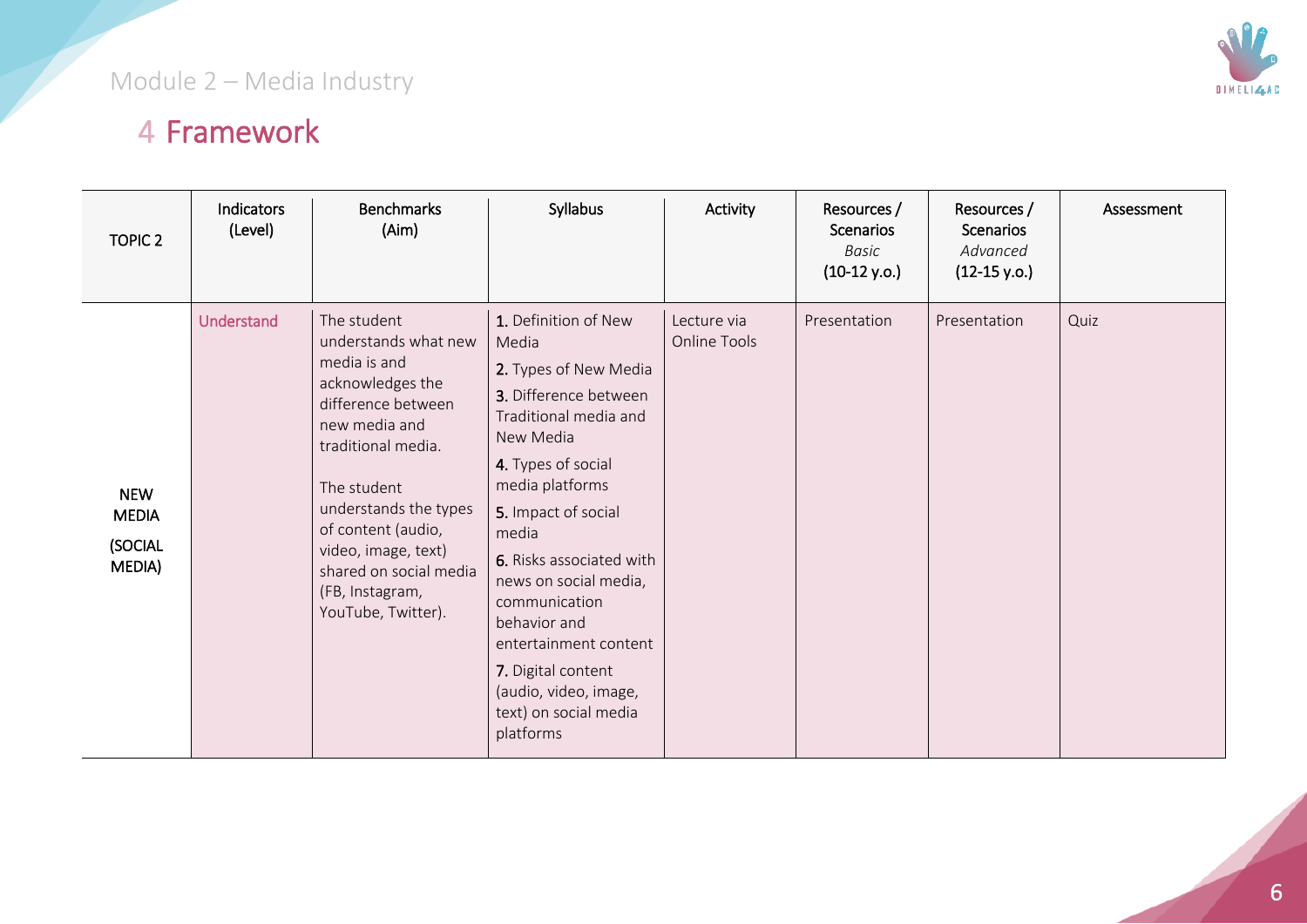

| Engage /<br>Interact | The student engages in<br>situations with<br>plethora of online<br>news found on social<br>media platforms (FB,<br>Instagram).<br>The student interacts<br>with entertainment<br>content like audio,<br>video and/or image on<br>social media platforms<br>(FB, YouTube,<br>Instagram). | 1. Online news on<br>social media platforms<br>(FB, IG)<br>2. Reliable vs<br>Unreliable sources of<br>online news<br>3. Audio content as a<br>form of entertainment<br>4. Video content as a<br>form of entertainment<br>5. Text/Image content<br>as a form of<br>entertainment | Lecture via<br><b>Online Tools</b> | Video                | Video                |                                             |
|----------------------|-----------------------------------------------------------------------------------------------------------------------------------------------------------------------------------------------------------------------------------------------------------------------------------------|---------------------------------------------------------------------------------------------------------------------------------------------------------------------------------------------------------------------------------------------------------------------------------|------------------------------------|----------------------|----------------------|---------------------------------------------|
| Analyze              | The student can<br>analyse the reliability<br>of online news on<br>social media (FB, IG).<br>The student can<br>analyse behavioural<br>traits behind shared<br>content (audio, video,<br>text, image) on social<br>media (FB, Instagram,<br>Twitter, YouTube).                          | 1. Reliable and<br>unreliable online news<br>on social media (FB, IG)<br>2. Patterns of behavior<br>behind Facebook,<br>Instagram, Twitter<br>posts, and YouTube<br>video content.                                                                                              | Lecture via<br><b>Online Tools</b> | Practice<br>scenario | Practice<br>scenario | Analysis of data using<br>practice scenario |
| Evaluate             | The student can assess<br>reliable online<br>webpages and news<br>through social media                                                                                                                                                                                                  | 1. Ways to spot<br>reliable online news<br>and websites                                                                                                                                                                                                                         | Lecture via<br><b>Online Tools</b> | Source scenario      | Source scenario      | Right or Wrong based<br>on scenarios        |